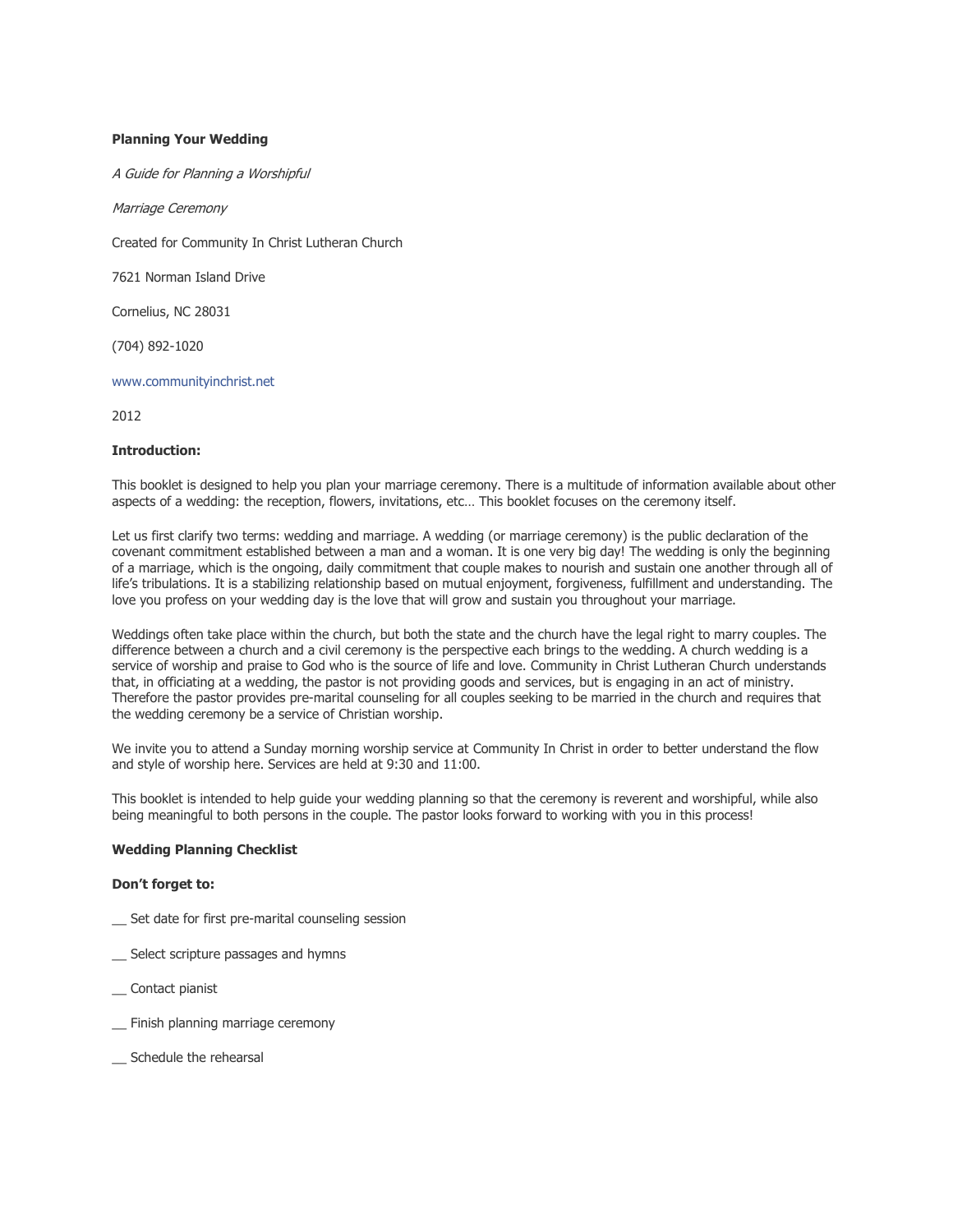# **The Marriage Ceremony: An Outline**

The marriage ceremony follows the same basic pattern as Sunday worship and may include the following sections:

- **Gathering**: This section may include prelude music, the procession of the wedding party, an opening hymn, words of welcome and a greeting, the declaration of intention , and a prayer

- **Word**: At this time one or more passages of scripture may be read, responses may spoken or sung, and a sermon is preached. A hymn may also be sung.

- **Marriage**: This part of the ceremony contains the vows, the blessing and exchange of rings, the acclamation, and the nuptial blessing as well as other prayers.

- **Meal**: Communion may be celebrated at a wedding if both members of the couple are baptized Christians (regardless of denominational affiliation). This meal is an excellent sign of the unity all Christians have in Christ and that the couple now have together.

- **Sending**: The final section of the ceremony includes a benediction, the introduction of the couple, kiss, and recessional music.

## **The Marriage Ceremony: The Details**

The following section contains many options for the details involved in each section of the marriage ceremony as outlined above. Take a deep breath and carefully consider which prayers, scripture texts, and hymns will express your relationship with God and with your partner and provide a worshipful experience on your wedding day. The exact wording of prayers, vows, and other elements aren't always set in stone. The pastor will help you customize your wedding ceremony so it is comfortable and worshipful for everyone.

The options which are included here are from Evangelical Lutheran Worship.

# **GATHERING**

# **ENTRANCE**

The assembly stands as the ministers and the wedding group enter. Music—hymn, song, psalm, instrumental music—may accompany the entrance.

### **GREETING**

P: The grace of our Lord Jesus Christ, the love of God, and the communion of the Holy Spirit be with you all.

#### **C: And also with you.**

The minister may introduce the service with these or similar words.

#### **OPTION A**

P: Dear friends: We have come together in the presence of God to witness the marriage of *name* and *name*, to surround them with our prayers, and to share in their joy.

The scriptures teach us that the bond and covenant of marriage is a gift of God in which a man and a woman are joined as one, an image of the union of Christ and the church. As name and name make their promises to each other today, we remember that at Cana in Galilee our Lord Jesus

Christ made the wedding feast a sign of God's reign of love.

Let us enter into this celebration confident that, through the Holy Spirit, Christ is present with us now also. We pray that this couple may fulfill God's purpose for the whole of their lives.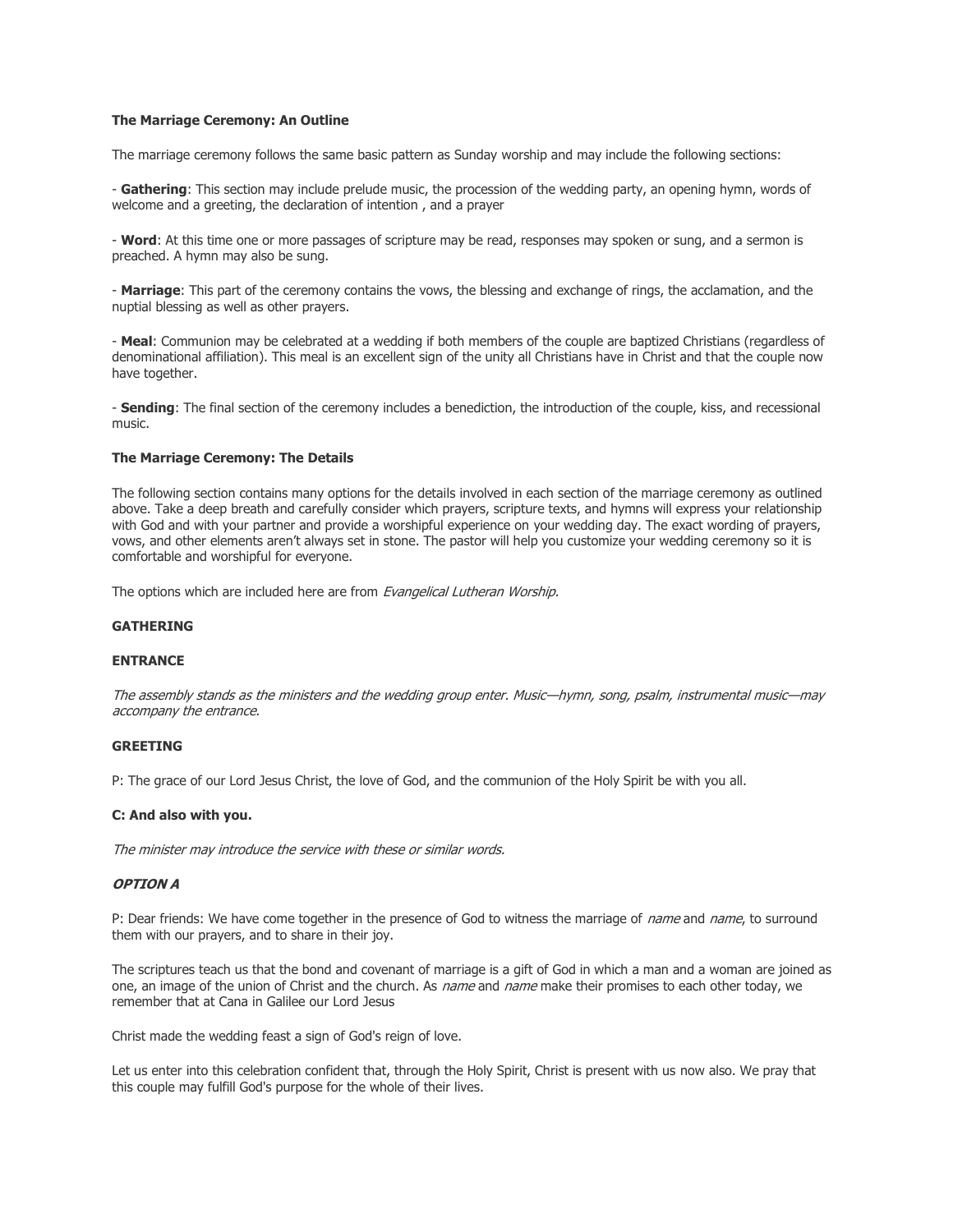## **OPTION B**

P: The Lord God in goodness created us male and female, and by the gift of marriage founded human community in a joy that begins now and is brought to perfection in the life to come.

Because of sin, our age-old rebellion, the gladness of marriage can be overcast and the gift of a family can become a burden. But because God, who established marriage, continues still to bless it with abundant and ever-present support, we can be sustained in our weariness and have our joy restored.

## **OPTION C**

P: Name and name have come to make their marriage vows in the presence of God and of this assembly. The uniting of this man and this woman in heart, body, and mind is intended by God for their mutual joy, for the help and comfort they give one another in prosperity and adversity, and that their love may be a blessing to all whom they encounter.

Let us now witness their promises to each other and surround them with our prayers, giving thanks to God for the gift of marriage and asking God's blessing upon them, that they may be strengthened for their life together and nurtured in the love of God.

#### **DECLARATION OF INTENTION**

Those who are declaring their intention to marry may be accompanied by their parents. The parents may place a hand on the shoulders of their children while responding to the question addressed to families.

The minister addresses the couple in these or similar words, asking each person in turn:

#### **OPTION A**

P: Name, will you have name to be your wife/husband, to live together in the covenant of marriage? Will you love her/him, comfort her/him, honor and keep her/him, in sickness and in health, and, forsaking all others, be faithful to her/him as long as you both shall live?

Response: I will.

## **OPTION B**

P: Name, will you receive name as your wife/husband and bind yourself to her/him in the covenant of marriage? Will you promise to love and honor her/him in true devotion, to rejoice with her/him in times of gladness, to grieve with her/him in times of sorrow, and to be faithful to her/him as long as you both shall live?

Response: I will.

## **OPTION C**

P: Name, living in the promise of God, [joined to Christ in baptism,] will you give yourself to name in love and faithfulness? Will you share your life with her/him, in joy and in sorrow, in health and in sickness, for richer, for poorer, for better, for worse, and will you be faithful to *her/him* as long as you both shall live?

Response: I will.

If appropriate, the minister may address the families of the couple in these or similar words.

P: Will you, the families of name and name, give your love and blessing to this new family?

The families respond: We will.

The minister may address the assembly in these or similar words.

## **OPTION A**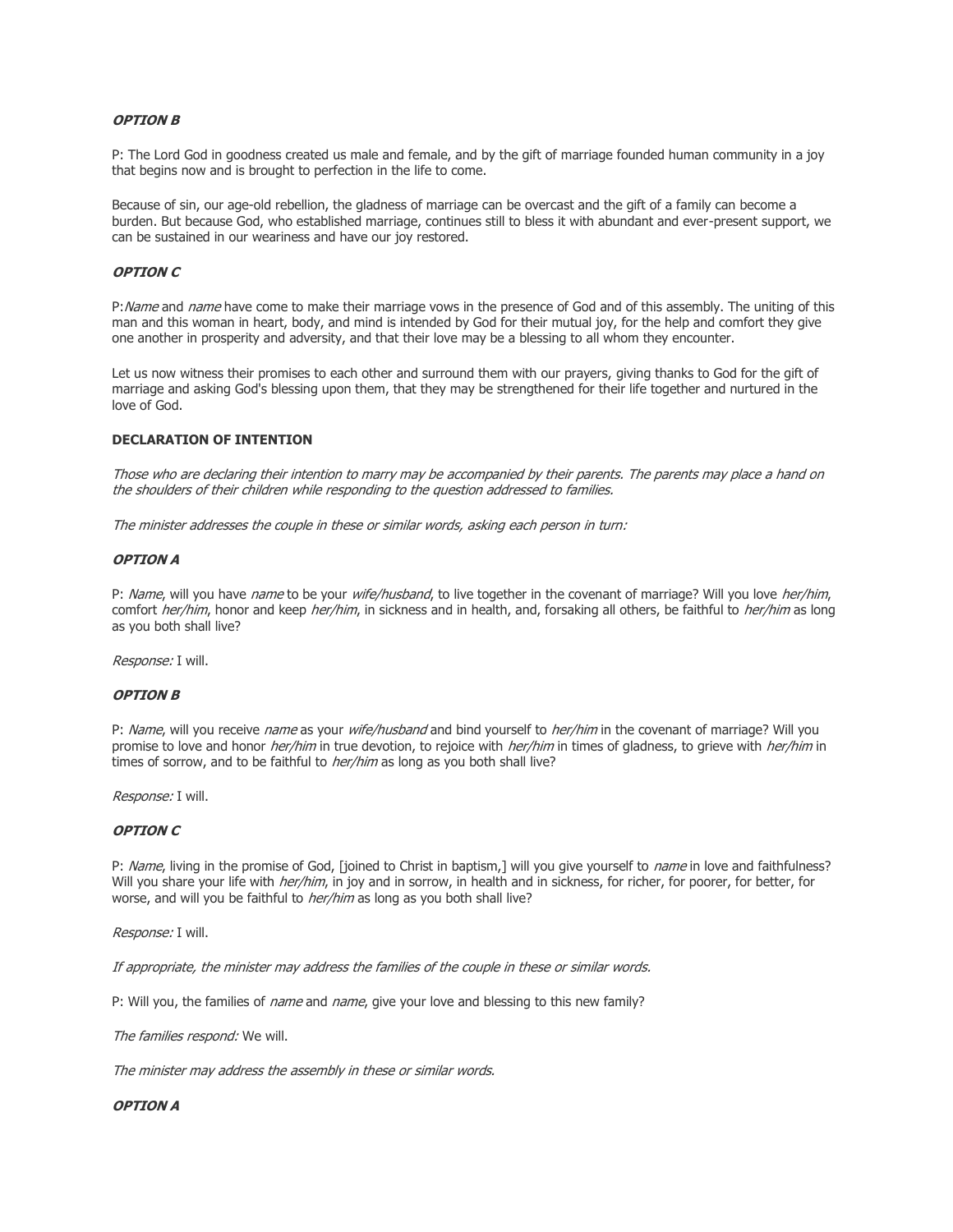P: Will all of you, by God's grace, uphold and care for name and name in their life together? **C: We will.**

# **OPTION B**

P: Families, friends, and all those gathered here with name and name, will you support and care for them, sustain and pray for them in times of trouble, give thanks with them in times of joy, honor the bonds of their covenant, and affirm the love of God reflected in their life together? **C: We will.**

# **PRAYER OF THE DAY**

P: Let us pray.

## **OPTION A**

P: Gracious God, you sent your Son Jesus Christ into the world to reveal your love to all people. Enrich name and name with every good gift, that their life together may show forth your love; and grant that at the last we may all celebrate with Christ the marriage feast that has no end; in the name of Jesus Christ our Lord. **C: Amen.**

## **OPTION B**

P: Eternal God, our creator and redeemer, as you gladdened the wedding at Cana in Galilee by the presence of your Son, so bring your joy to this wedding by his presence now. Look in favor upon *name* and *name* and grant that they, rejoicing in all your gifts, may at length celebrate the unending marriage feast with Christ our Lord, who lives and reigns with you and the Holy Spirit, one God, now and forever. **C: Amen.**

## **WORD**

## **READINGS**

The assembly is seated. Two or three scripture readings are proclaimed. When the service includes communion, the last is a reading from the gospels. Responses may include a psalm in response to a reading from the Old Testament, a sung acclamation preceding the reading of the gospel, or other appropriate hymns, songs, and psalms.

A list of appropriate scripture passages is included in the next section of this booklet. You may choose from this list, but it is not required. You should choose scripture that is meaningful to you as a couple.

## **SERMON**

Silence for reflection follows.

# **HYMN OF THE DAY or SPECIAL MUSIC**

## **MARRIAGE**

## **VOWS**

The presiding minister may address the couple in these or similar words.

P: Name and name I invite you to declare your vows to one another.

The couple may join hands. Each promises faithfulness to the other in these or similar words.

## **OPTION A**

I take you, name, to be my wife/husband from this day forward, to join with you and share all that is to come, and I promise to be faithful to you until death parts us.

## **OPTION B**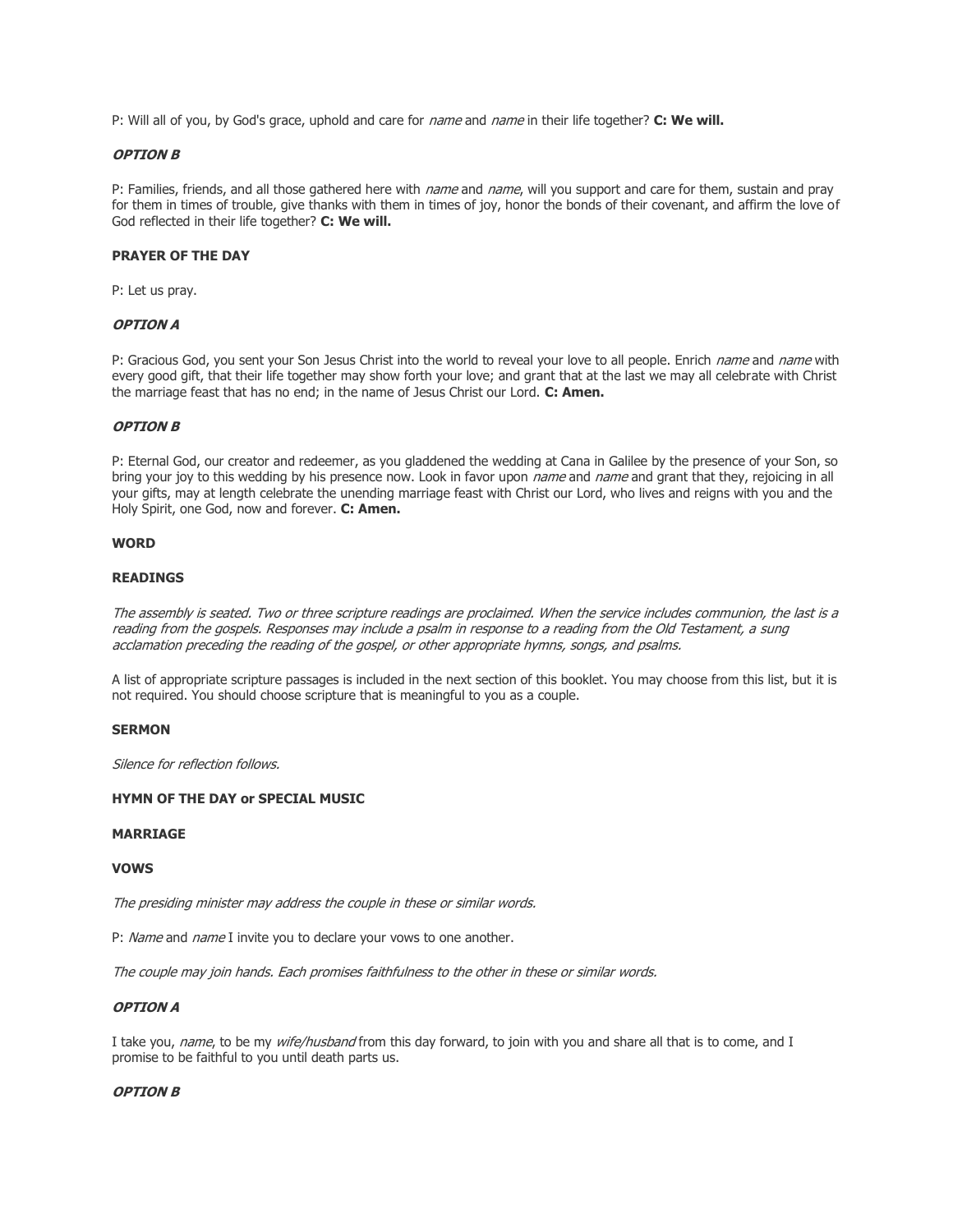In the presence of God and this community, I, name, take you, name, to be my wife/husband; to have and to hold from this day forward, in joy and in sorrow, in plenty and in want, in sickness and in health, to love and to cherish, as long as we both shall live. This is my solemn vow.

## **GIVING OF RINGS**

P: Let us pray. We give you thanks, O God of grace, for your love and faithfulness to your people. May these rings be symbols of the promise name and name have made with each other; through Jesus Christ, our Savior and Lord. **C: Amen.**

## **OPTION A**

P: Name, I give you this ring as a sign of my love and faithfulness.

# **OPTION B**

P: Name, I give you this ring as a symbol of my vow. With all that I am, and all that I have, I honor you, in the name of the Father, and of the Son, and of the Holy Spirit.

## **ACCLAMATION**

The presiding minister addresses the assembly. In places where the announcement of marriage is prescribed by law, that form should be used instead.

P: Name and name, by their promises before God and in the presence of this assembly, have joined themselves to one another as husband and wife. Those whom God has joined together let no one separate. **C: Amen. Thanks be to God.**

The assembly may offer acclamation with applause. A sung acclamation, hymn, or other music may follow.

Other symbols of marriage may be given or used at this time.

## **MARRIAGE BLESSING**

## **OPTION A**

P: Most gracious God, we give you thanks for your tender love in sending Jesus Christ to come among us, to be born of a human mother, and to endure the cross for our sake, that we may have abundance of life.

By the power of your Holy Spirit pour out the abundance of your blessing on *name* and *name*. Defend them from every enemy. Lead them into all peace. Let your love be a seal upon their hearts, a mantle about their shoulders, and a crown upon their foreheads.

Bless them so that their lives together may bear witness to your love. Bless them in their work and in their companionship; in their sleeping and in their waking; in their joys and in their sorrows; in their life and in their death.

Finally, in your mercy, bring them to that table where your saints feast forever in your heavenly home, through Jesus Christ our Lord, who lives and reigns with you and the Holy Spirit, one God, now and forever. **C: Amen.**

## **OPTION B**

P: The Lord God, who created our first parents and established them in marriage, establish and sustain you, that you may find delight in each other and grow in holy love until your life's end. **C: Amen.**

Parents or others may speak additional words of blessing and encouragement at this time.

## **PRAYERS OF INTERCESSION**

The assembly stands. Prayers of intercession for the world and its needs may be prayed. These prayers, prepared or adapted for the particular occasion, may include the following or similar petitions. An assisting minister may lead the prayers.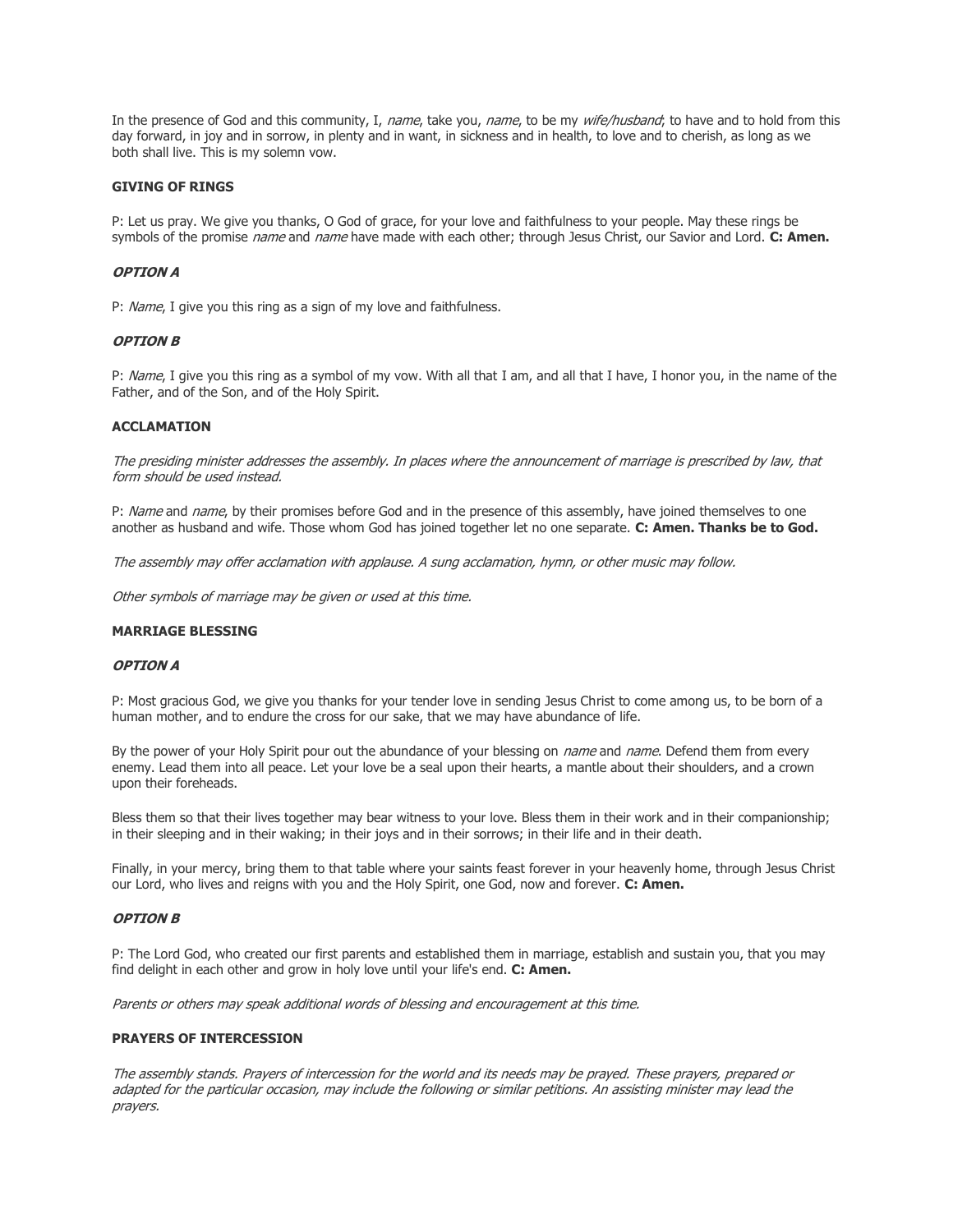# **OPTION A**

A: Seeing how greatly God has loved us, let us pray for the whole world.

For the Christian community everywhere; for the life and ministry of the baptized, and for all servants of the gospel, that the church may be the risen body of Christ in the world. Gracious and faithful God, **C: hear our prayer.**

A: For all who are joined by bonds of marriage, kinship, and friendship, and for communities everywhere; for the nations, for all those who govern, and for justice and peace throughout the world. Gracious and faithful God, **C: hear our prayer.**

A: For those we love easily, and for those with whom we struggle, for those different from us and for those familiar to us, that we might be instruments of God's peace. Gracious and faithful God, **C: hear our prayer.**

A: For those who suffer in any way, and those who are lonely, for the sick, the dying, and those who are bereaved, for those who are poor, hungry, homeless, or unemployed, for the victims of violence, hatred, and intolerance. Gracious and faithful God, **C: hear our prayer.**

A: For all those who are joined to us in love; for our families, friends, and neighbors, for those separated from us by distance or discord, and giving thanks also for those who have gone before us (especially *name/s*). Gracious and faithful God, **C: hear our prayer.**

#### Other intercessions may be added.

#### The presiding minister concludes the prayers.

P: Creator of all, you make us in your image and likeness and fill us with everlasting life. Hear the prayers of your people and grant to name and name grace to live in unity and joy all the days of their lives; through Jesus Christ, our Savior and Lord, to whom, with you and the Holy Spirit, be honor and praise forever. **C: Amen.**

## **OPTION B**

A: On this day of rejoicing, let us bless God for divine love made flesh in Jesus Christ. We praise you, O God, for the joy that name and name have found in each other, and we pray that their love and faithfulness may reflect your gracious love and enrich our common life. Gracious and faithful God, **C: hear our prayer.**

A: Give them gentleness and patience, affection and understanding, readiness to trust one another, and, when they hurt each other, grace to acknowledge their fault and to give and receive forgiveness. Gracious and faithful God, **C: hear our prayer.**

## If applicable:

A: Give to name and name the gift and heritage of children in accordance with your will; make their home a haven of peace.

### OR

A: You have given name and name the gift and heritage of children; make their home a haven of peace. Gracious and faithful God, **C: hear our prayer.**

A: Use us to support *name* and *name* in their lives together. Give us such a sense of your constant love that we may employ all our strength in a life of praise of you. Gracious and faithful God, **C: hear our prayer.**

A: Strengthen and bless friends and family gathered here, even as we call to mind those who are absent from us. Console those who mourn the loss of loved ones, and be present with those for whom love is a stranger. Gracious and faithful God, **C: hear our prayer.**

A: Look graciously on the world you have made and for which your Son gave his life. Strengthen marriages, families, and communities everywhere. Defend and guide all who suffer want or anxiety. Gracious and faithful God, **C: hear our prayer.**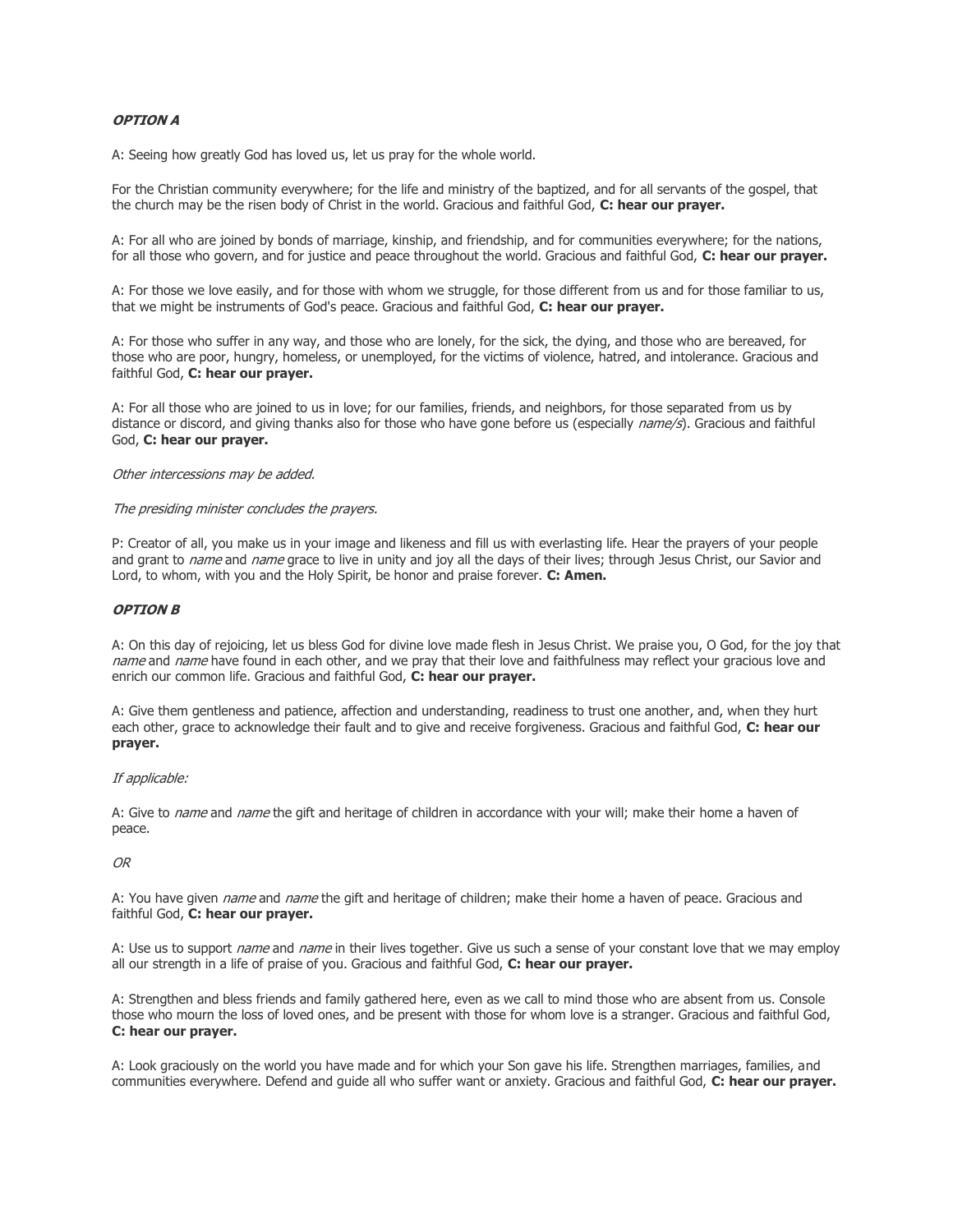## Other intercessions may be added.

A: We give thanks to you, merciful God, for those who have died (especially name/s). Strengthen us by the example of the saints, and bring us all to the marriage feast of the Lamb. Gracious and faithful God, **C: hear our prayer.**

## The presiding minister concludes the prayers.

P: Most gracious God, you have made us in your image and given us over to one another's care. Hear the prayers of your people, that unity may overcome division, hope vanquish despair, and joy conquer sorrow; through Jesus Christ our Lord. **C: Amen.**

## **MEAL (optional, but advised if possible)**

# **PEACE**

P: The peace of Christ be with you always. **C: And also with you.**

The people may greet one another with a sign of Christ's peace, and may say, "Peace be with you," or similar words. Then, the assembly is seated.

## **OFFERING (optional)**

# **OFFERING PRAYER (included if offering is included)**

# **DIALOGUE**

P: The Lord be with you.

### **C: And also with you.**

P: Lift up your hearts.

## **C: We lift them to the Lord.**

P: Let us give thanks to the Lord our God.

## **C: It is right to give our thanks and praise.**

## **PREFACE**

The pastor continues for the proper preface for the day.

**HOLY, HOLY, HOLY is sung.**

## **EUCHARISTIC PRAYER**

**LORD'S PRAYER**

## **OPTION A**

**Our Father in heaven, hallowed be your name, your kingdom come, your will be done, on earth as in heaven. Give us today our daily bread. Forgive us our sins as we forgive those who sin against us. Save us from the time of trial and deliver us from evil. For the kingdom, the power, and the glory are yours, now and forever. Amen.**

**OPTION B**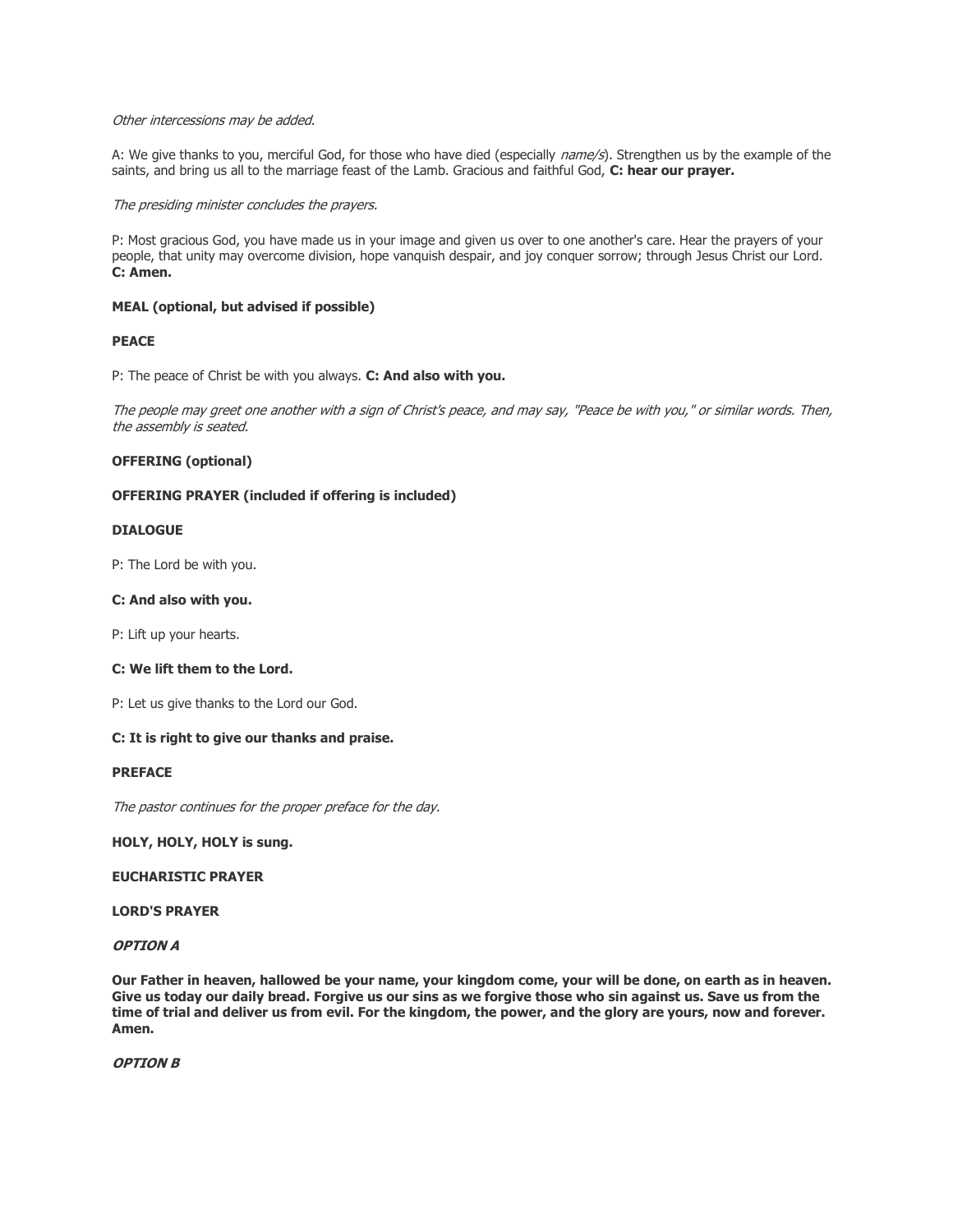**Our Father, who art in heaven, hallowed be thy name, thy kingdom come, thy will be done, on earth as it is in heaven. Give us this day our daily bread; and forgive us our trespasses, as we forgive those who trespass against us; and lead us not into temptation, but deliver us from evil. For thine is the kingdom, and the power, and the glory, forever and ever. Amen.**

## **INVITATION TO COMMUNION**

## **OPTION A**

P: Taste and see that the Lord is good.

## **OPTION B**

P: Come to the banquet, for all is now ready.

# **COMMUNION**

Assembly song and other music may accompany the communion.

After all have returned to their places, the assembly stands. The presiding minister may say a table blessing, using these or similar words.

## **OPTION A**

P: The body and blood of our Lord Jesus Christ strengthen you and keep you in his grace. **C: Amen.**

# **OPTION B**

P: The body and blood of our Lord Jesus Christ strengthen and preserve you in eternal life. **C: Amen.**

# **PRAYER AFTER COMMUNION**

A: Loving God, we thank you that you have fed us in this holy meal, united us with Christ, and given us a foretaste of the heavenly banquet. So strengthen us in your service that our daily lives may show our thanks, through Jesus Christ our Lord. **C: Amen.**

## **SENDING**

# **BLESSING**

The presiding minister proclaims God's blessing in these or similar words.

## **OPTION A**

P: The blessed and holy Trinity make you strong in faith and love, defend you on every side, and guide you in truth and peace, now and forever. **C: Amen.**

## **OPTION B**

P: God Almighty send you light and truth to keep you all the days of your life. The hand of God protect you; the holy angels accompany you; and the blessing of almighty God, the Father, the + Son, and the Holy Spirit, be with you now and forever. **C: Amen.**

## **SENDING HYMN (optional)**

# **DISMISSAL**

An assisting minister may send the assembly forth in these or similar words.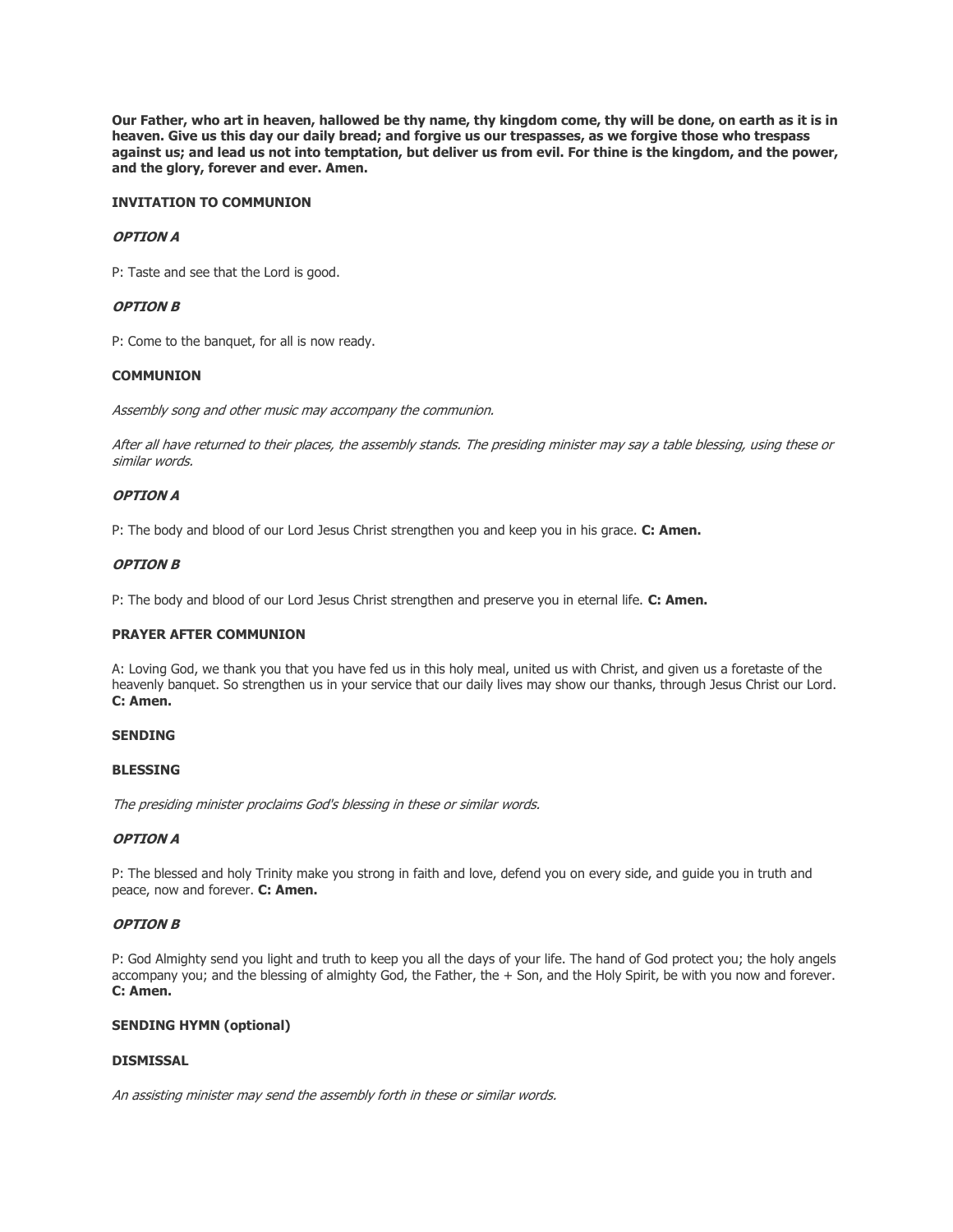## A: Go in peace. Serve the Lord. **C: Thanks be to God.**

A hymn may be sung or instrumental music played as the wedding group and the ministers depart.

## **Scripture Passages**

The scriptures provide wisdom and inspiration on how we are to live in relationship with one another. This list is provided for your convenience, it is not meant to be comprehensive. You may select other passages of scripture if you wish. Two or three readings are proclaimed.

OLD TESTAMENT

Genesis 1:26-28, 31a Woman and man created in the image of God

Genesis 2:18-24 Companionship rather than loneliness

Ruth 1:16-17 Where you go, I will go

Proverbs 3:3-6 Loyalty and faithfulness written on the heart

Ecclesiastes 4:9-12 Two are better than one

Song of Solomon 2:1-13 The voice of the beloved

Song of Solomon 8:6-7 Many waters cannot quench love

Isaiah 63:7-9 God's steadfast love lifts up the people

Jeremiah 31:31-34 The new covenant of the people of God

PSALM

67 May God be merciful to us and bless us

100 We are God's people and the sheep of God's pasture

117 The steadfast love of the Lord

121 The Lord keeps watch over you

127 Unless the Lord builds the house

128 Blessed are those who walk in the Lord's ways

150 Let everything that has breath praise the Lord

NEW TESTAMENT

Romans 8:31-35, 37-39 If God is for us, who is against us

Romans 12:1-2, 9-18 A living sacrifice and genuine love

1 Cor. 13:1-7, 13 The greatest gift is love

Ephesians 5:1-2, 21-33 Walk in love, as Christ loved us

Philippians 4:4-9 Rejoice in the Lord always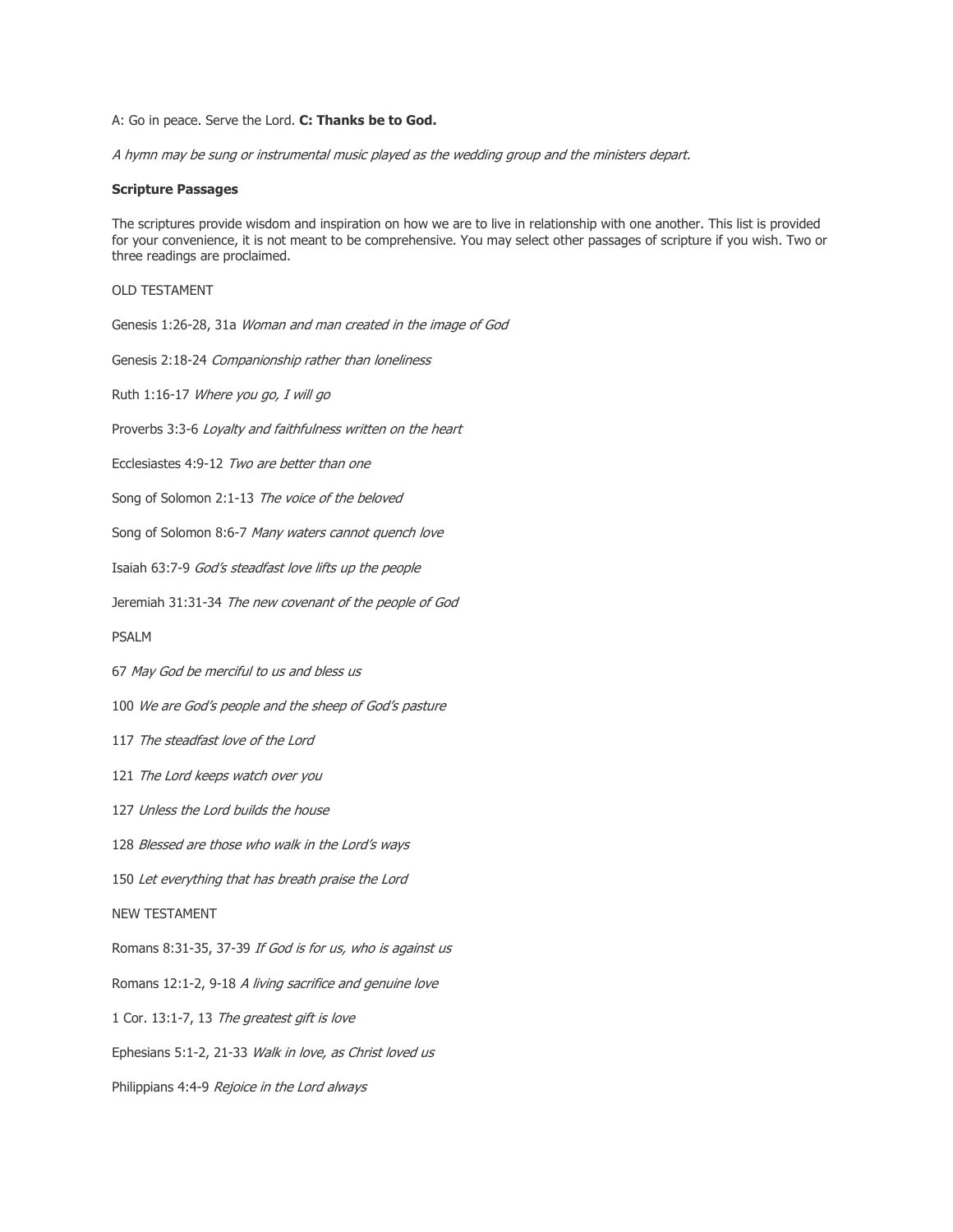Hebrews 13:1, 4-6 Let marriage be held in honor 1 John 3:18b-24 Let us love in truth and action 1 John 4:7-16 Let us love one another for love is of God **GOSPEL** Matthew 5:1-10 The beatitudes Matthew 5:14-16 You are the light, let your light shine Matthew 7:21, 24-29 A wise person builds upon the rock Matthew 19:3-6 What God has united must not be divided Matthew 22:35-40 Love, the greatest commandment Mark 10:6-9 They are no longer two but one Luke 6:36-38 The measure you give John 2:1-11 The wedding at Cana John 15:9-12 Love one another as I have loved you

Colossians 3:12-17 Clothed in compassion, kindness, meekness

## **HYMNS**

The following hymns are appropriate for use during a marriage ceremony.

All the hymns listed here are found in Evangelical Lutheran Worship (ELW). Other hymns may also be appropriate. You are not limited to this list. If a hymn is to be used during the ceremony, please discuss it with the pastor and the organist.

585 Hear us now, our God and Father

586 This is a day, Lord, gladly awaited

648 Beloved, God's chosen

816 Come, my way, my truth, my life

312 Jesus, come! For we invite you

836 Joyful, joyful we adore thee

839, 840 Now thank we all our God

308 O Morning Star, how fair and bright!

488, 489 Soul, adorn yourself with gladness

653 Ubi caritas et amor

631 Love divine, all loves excelling

502 The king of love my Shepherd is